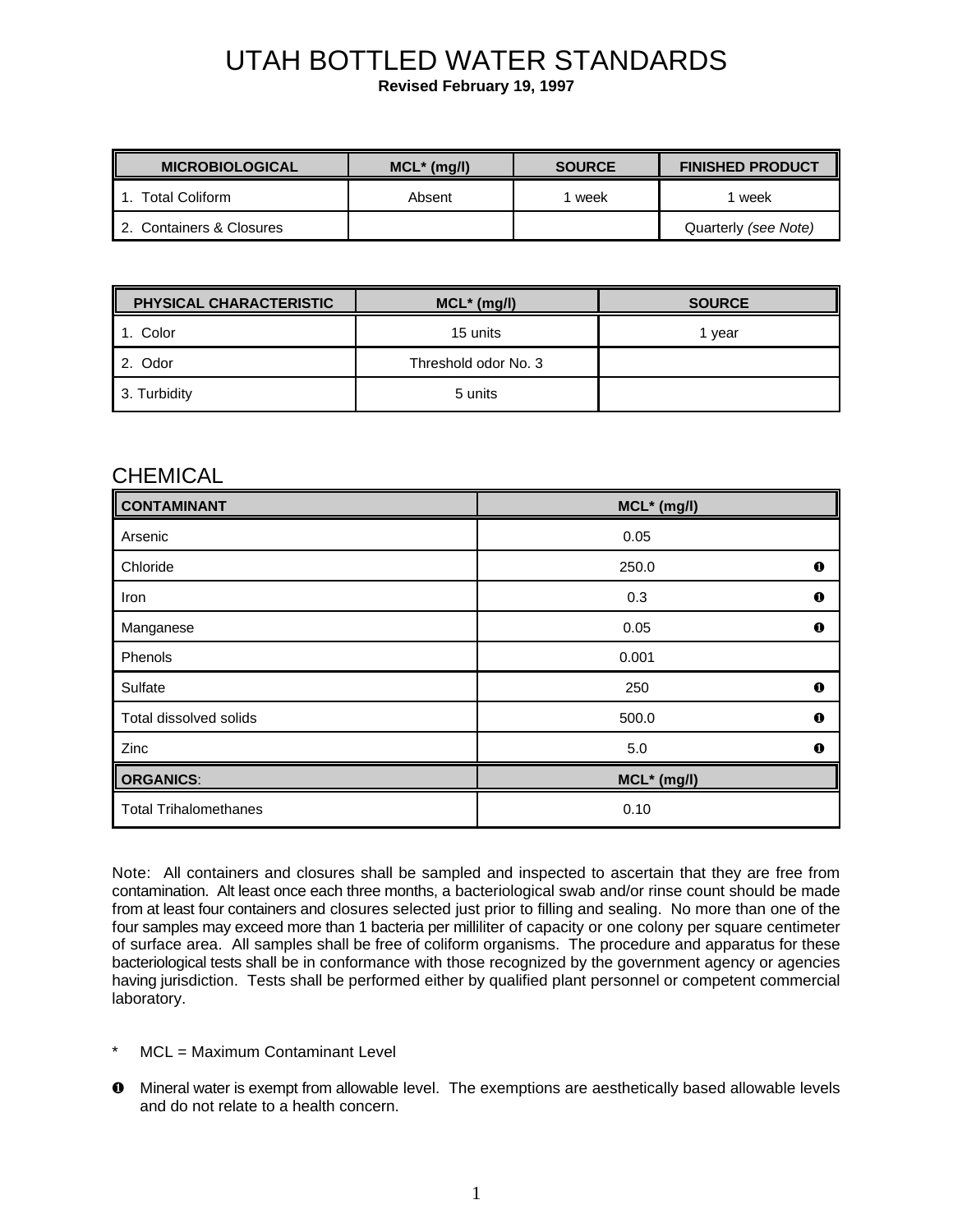## CHEMICAL

| CONTAMINANT<br>MCI* (mg/l) |          |   |
|----------------------------|----------|---|
| Antimony                   | .006     | ❷ |
| Barium                     | 2.       |   |
| Beryllium                  | 0.004    | ❷ |
| Cadmium                    | 0.005    |   |
| Chromium                   | 0.1      |   |
| Copper                     | $1.0$    |   |
| Cyanide                    | 0.2      | ❷ |
| Lead                       | 0.005    |   |
| Mercury                    | 0.002    |   |
| Nickel                     | 0.1      | ❷ |
| Nitrate                    | $10$     |   |
| Nitrite                    | 1        |   |
| Total Nitrate & Nitrite    | $10$     |   |
| Selenium                   | $0.05\,$ |   |
| Thallium                   | 0.002    | ❷ |

## VOLATILE ORGANIC CHEMICALS (VOC'S)

| <b>CONTAMINANT</b>          | MCI* (mg/l) | (VOC'S) |
|-----------------------------|-------------|---------|
| Benzene                     | 0.005       | 1 year  |
| Carbon Tetrachloride        | 0.005       |         |
| O-Dichlorobenzene           | 0.6         |         |
| P-Dichlorobenzene           | 0.075       |         |
| 1-2 Dichloroethane          | 0.005       |         |
| cis-1, 2 Dichloroethylene   | 0.07        |         |
| Trans-1, 2 Dichloroethylene | 0.1         |         |
| Dichloromethane             | 0.005       |         |
| 1,2 - Dichloropropane       | 0.005       |         |
| Ethyl benzene               | 0.7         |         |
| Monochlorobenzene           | 0.1         |         |
| <b>Styrene</b>              | 0.1         |         |
| Tetrachloroethylene         | 0.005       |         |
| Toluene                     | 1           |         |
| 1,2,4-Trichlorobenzene      | 0.07        |         |
| 1,1,1-Trichloroethane       | 0.20        |         |
| 1,1,2-Trichloroethane       | 0.005       |         |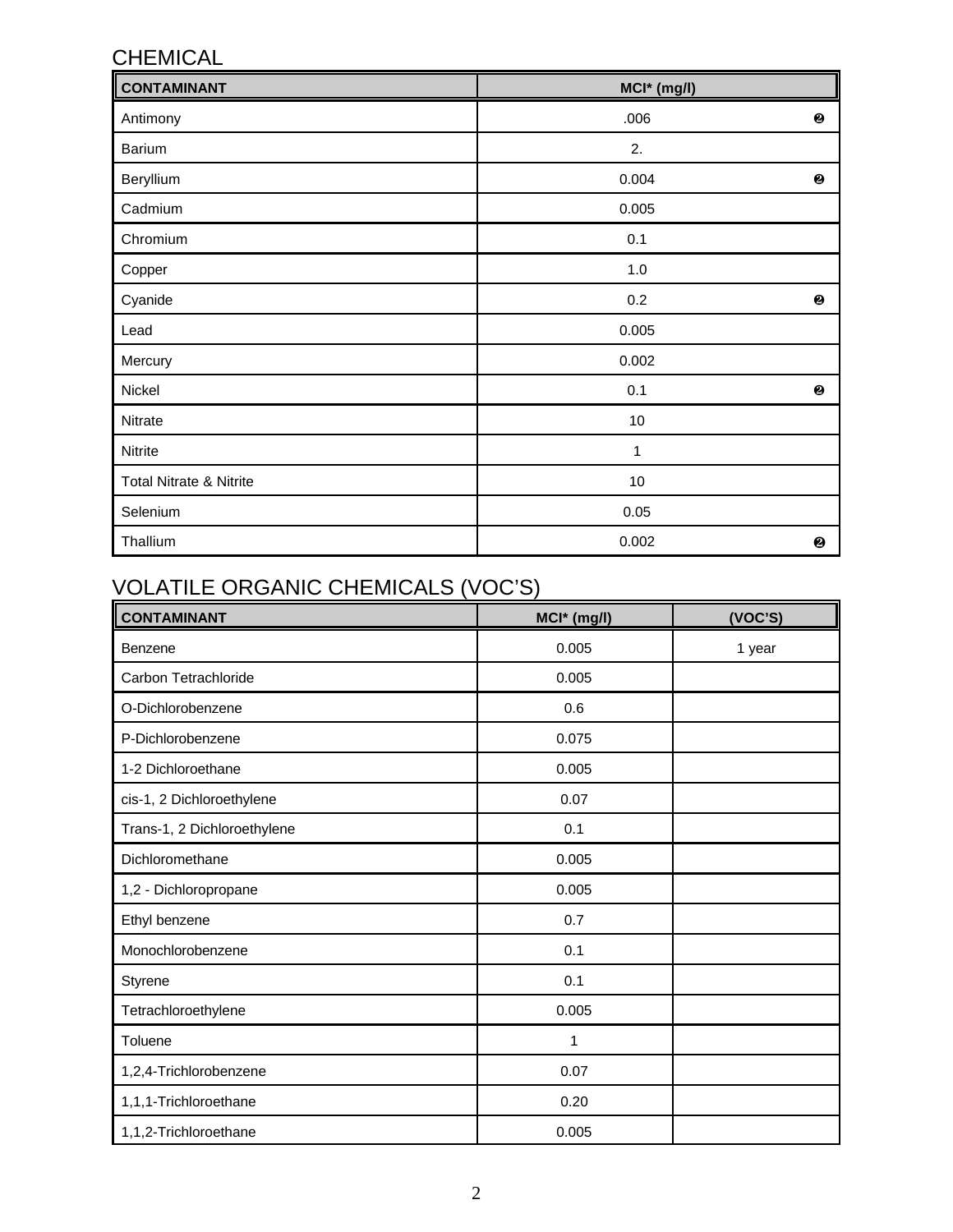| Trichloroethylene | 0.005 |  |
|-------------------|-------|--|
| Vinyl Chloride    | 0.002 |  |
| Xylene            | 10    |  |

## PESTICIDES AND OTHER SYNTHETIC ORGANIC CHEMICALS (SOC'S)

| <b>CONTAMINANT</b>          | MCL* (mg/l)          |           |
|-----------------------------|----------------------|-----------|
| Alachlor                    | 0.002                |           |
| Atrazine                    | 0.003                |           |
| Benzo (a) pyrene            | 0.0002               |           |
| Carbofuran                  | 0.04                 |           |
| Chloradane                  | 0.002                |           |
| Dalapon                     | 0.2                  |           |
| 1,2-Dibromo-3-chloropropane | 0.0002               | $\bm{6}$  |
| $2,4-D$                     | 0.07                 |           |
| Di (2-ethylhexyl) adipate   | 0.4                  |           |
| Dinoseb                     | 0.007                |           |
| Diquat                      | 0.02                 | ❷         |
| Endothall                   | 0.1                  | ❷         |
| Endrin                      | 0.002                |           |
| Ethylene dibromide          | 0.00005              | $\bullet$ |
| Glyphosate                  | 0.7                  | ❷         |
| Heptachlor                  | 0.0004               |           |
| Heptachlor epoxide          | 0.0002               |           |
| Hexachlorobenzene           | 0.001                |           |
| Hexachlorocyclopentadiene   | 0.05                 |           |
| Lindane                     | 0.0002               |           |
| Methoxychlor                | 0.04                 |           |
| Oxamyl                      | 0.2                  |           |
| Pentachlorophenol           | 0.001                |           |
| PCB's                       | 0.0005               |           |
| Picloram                    | 0.5                  |           |
| Simazine                    | 0.004                |           |
| 2,3,7,8 TCD (Dioxin)        | 3 x 10 <sup>-8</sup> | ❷         |
| Toxaphene                   | 0.003                |           |
| 2,4,5 - TP Silvex           | $0.05\,$             |           |

<sup>2</sup> Chemicals are stayed until further notice

⁄ Utah Dept of Environmental Quality, Division of Drinking Water received a waiver from EPA. Utah Department of Agriculture has adopted this waiver.